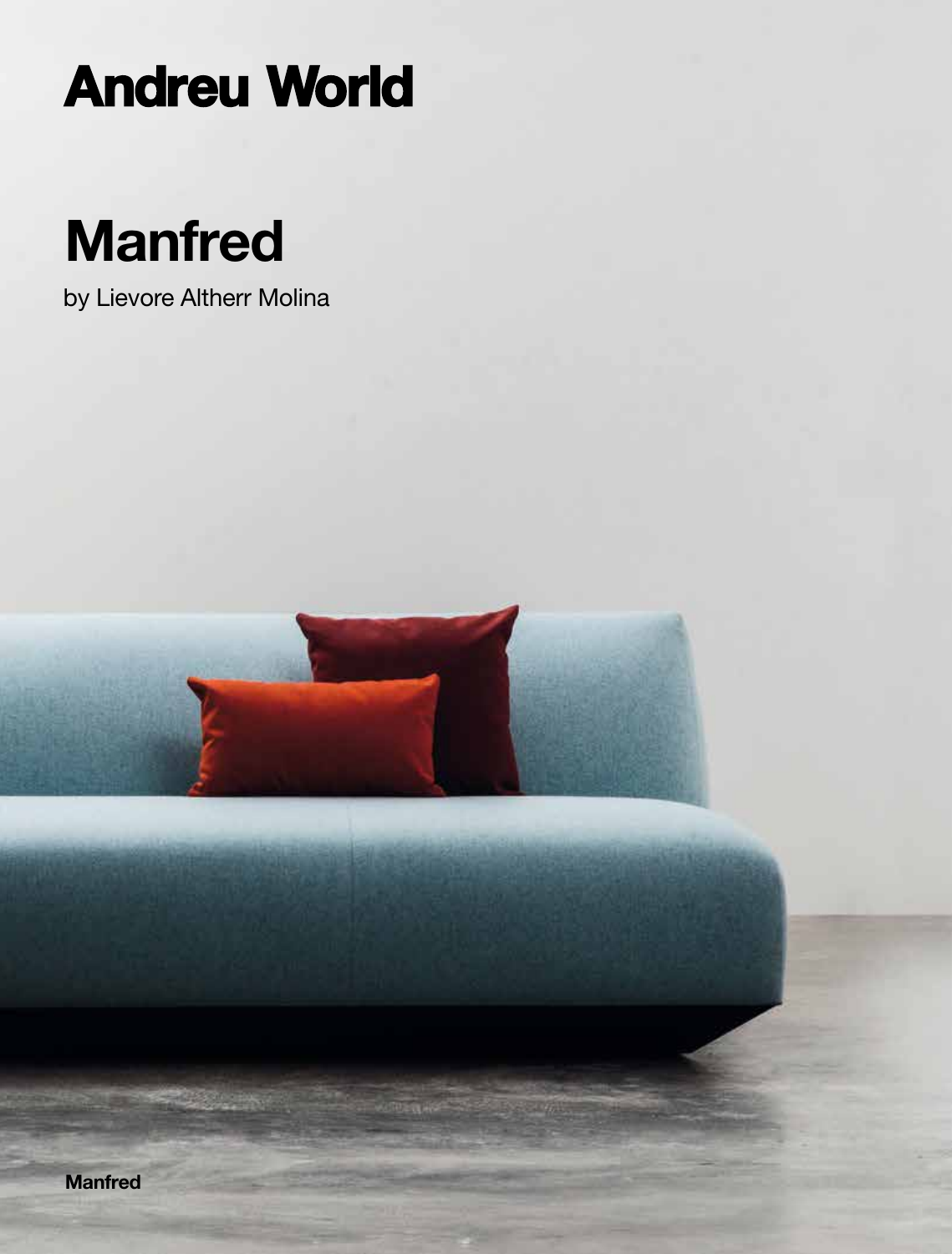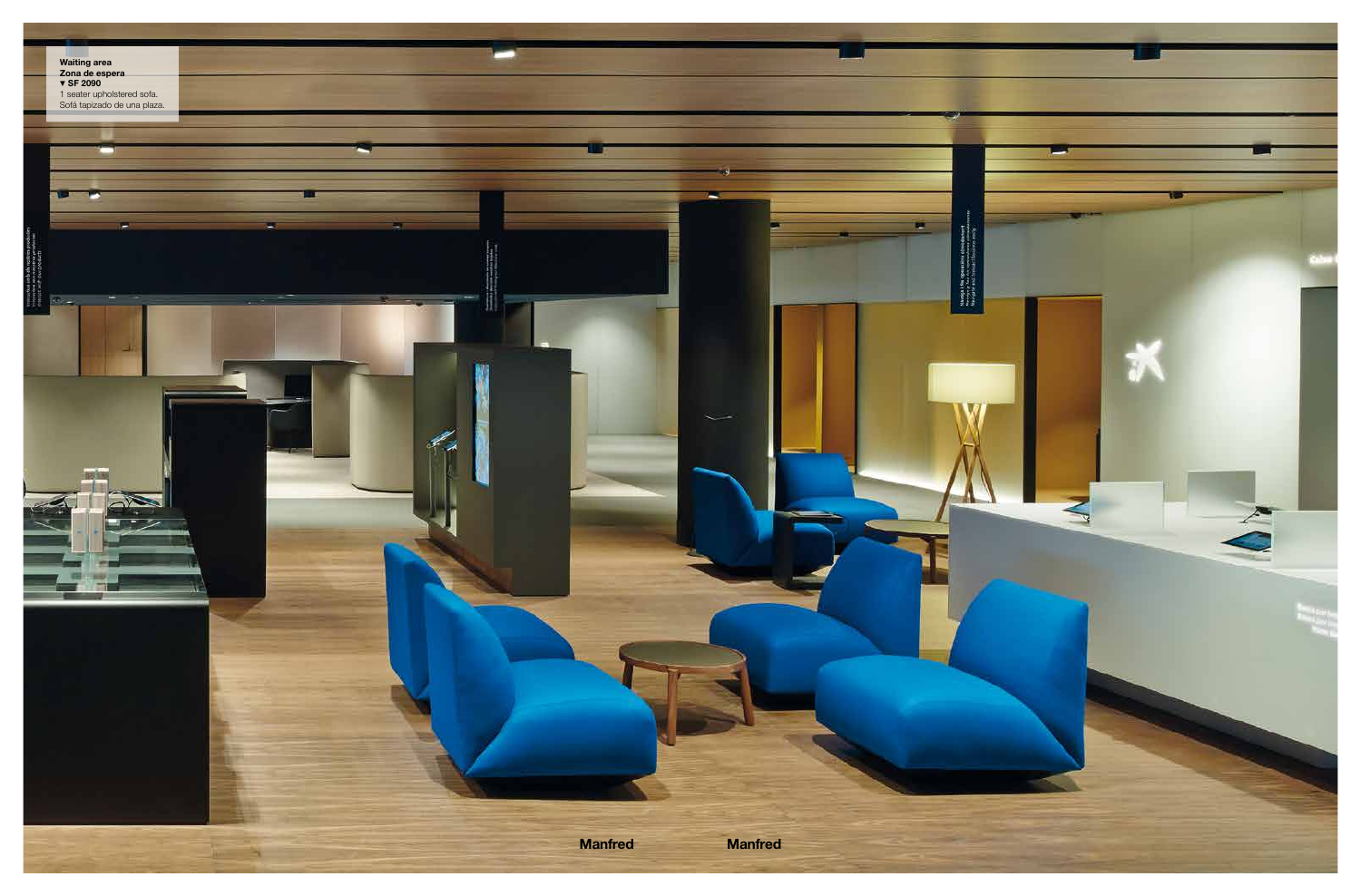



 $\blacktriangle$  **SF 2096**<br>2 seater upholstered sofa with<br>solid beech wood arms.<br>Sofá tapizado de dos plazas<br>con brazos de madera maciza<br>de roble.

Restaurant<br>Restaurante<br>SF 2091

izado de dos plazas.

Waiting area<br>Zona de espera<br>▼ SF 2092

**Manfred**